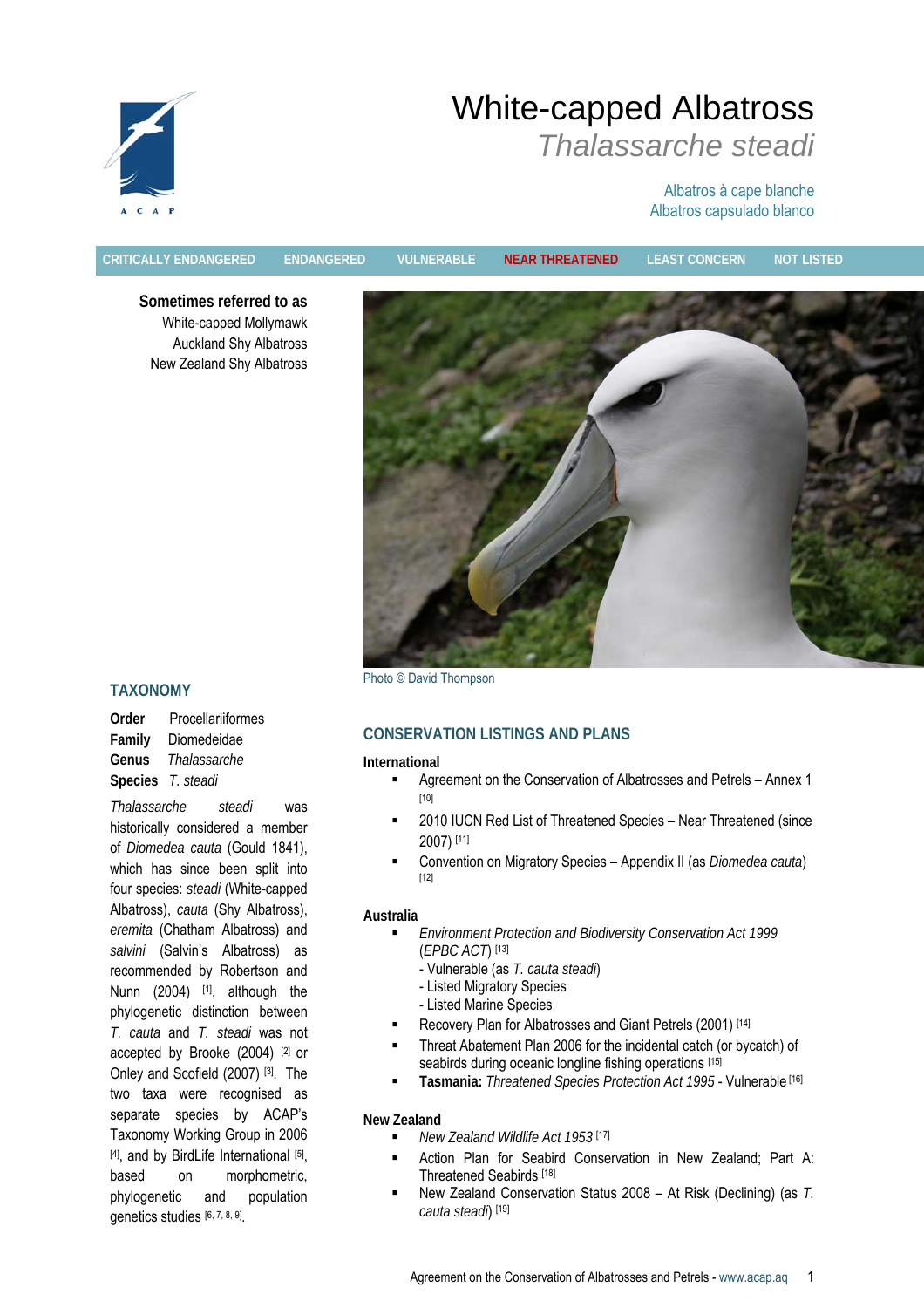## **BREEDING BIOLOGY**

The breeding biology and breeding cycle of *T. steadi* are largely unknown. Birds are colonial and were assumed to nest annually, although recent studies suggest this species is a biennial breeder. A recent study discovered that 75% of adults did not breed following a successful attempt the year before; additionally, about 25% of useable nests were unoccupied, which is atypical in an annually-breeding albatross [20]. Eggs are usually laid in mid-November and hatch in February, although hatching has been recorded as early as 19 January on Disappointment Island [21]. The young were thought to fledge around mid-August (C.J.R. Robertson in [22]) but this would imply a very long fledging period so June-July could be more likely (D. Thompson and P. Sagar pers. comm.). Some adults remain near the colony year-round [23]. Information is needed on dates of return to colonies, incubation periods and shifts, laying and fledging dates, chick growth rates, recruitment, and breeding success and frequency. General information on the breeding cycle is given in Table 1.

Table 1. *Breeding cycle of* T. steadi.



## **BREEDING STATES**

Table 2. *Distribution of the global*  T. steadi *population among Parties to the Agreement*.

 **New Zealand** 

**Breeding pairs** 100%

## **BREEDING SITES**

*Thalassarche steadi* is endemic to New Zealand (Table 2) with colonies on Disappointment, Auckland and Adams Islands in the Auckland Islands group, Bollon's Island in the Antipodes Islands group and occasionally on the Forty-Fours in the Chatham Islands group  $[24]$ . In addition, a single bird occupied an empty nest on The Pyramid in November-December 2007 and 2008 [25], and a male first recorded at Bird Island (South Georgia/Islas Georgias del Sur) in 2003 [26] paired with a Black-browed Albatross *T. melanophrys* in 2007/08 and 2008/09, and raised a chick to several weeks of age in both seasons (R. Phillips pers. comm.). Neither is considered further in this assessment. An estimated 97,089 pairs bred at Disappointment, Auckland and Adams Islands in 2008, with 91,694 pairs breeding on Disappointment Island alone [27] (Table 3).



Photo © David Thompson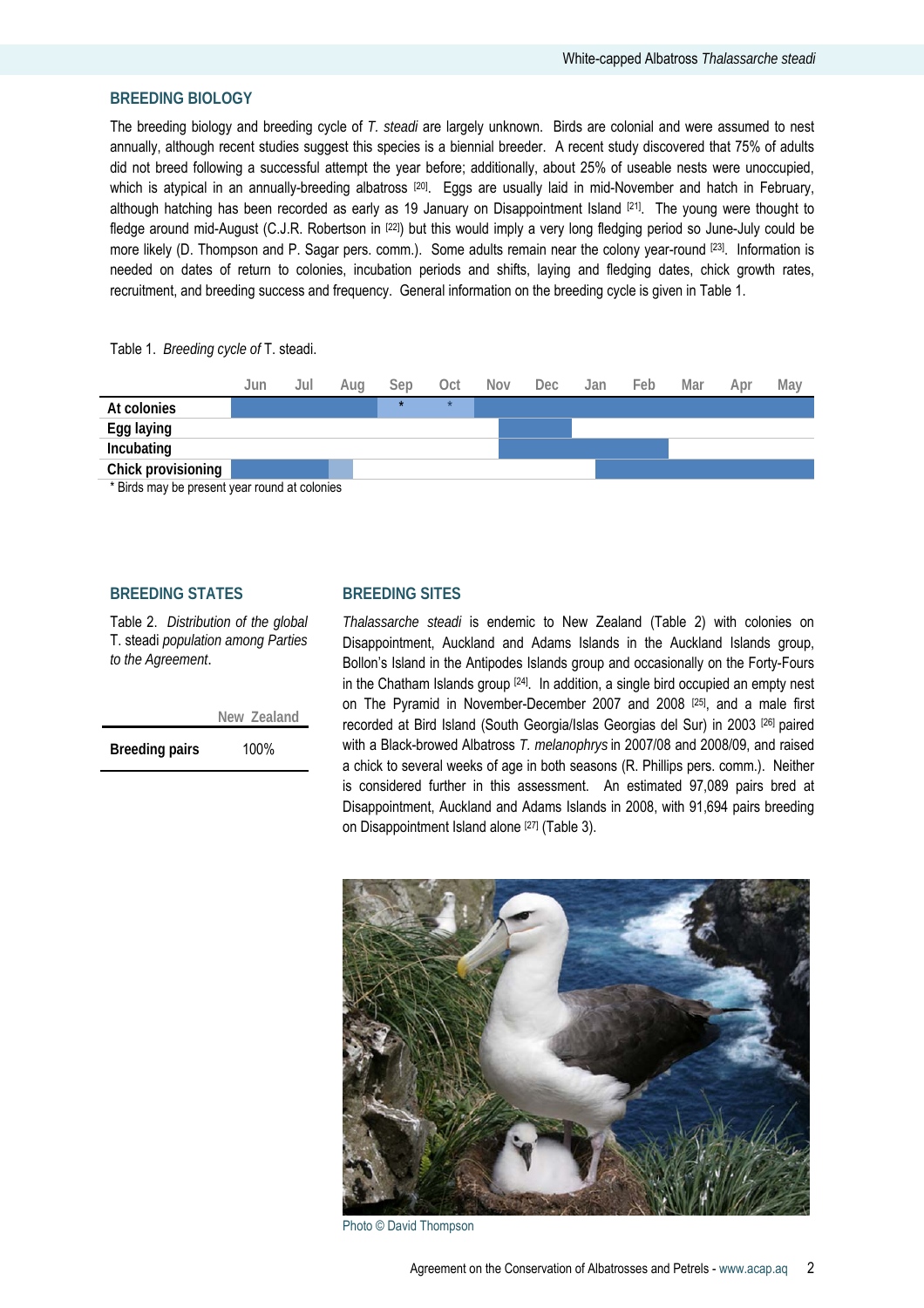

Figure 1. *The main breeding sites and approximate range of* T. steadi. *The boundaries of selected Regional Fisheries Management Organisations (RFMOs) are also shown.* 

CCAMLR – Commission for the Conservation of Antarctic Marine Living Resources CCSBT - Commission for the Conservation of Southern Bluefin Tuna IATTC - Inter-American Tropical Tuna Commission

ICCAT - International Commission for the Conservation of Atlantic Tunas

IOTC - Indian Ocean Tuna Commission

WCPFC - Western and Central Pacific Fisheries Commission

| <b>Breeding site</b><br>location                                  | <b>Jurisdiction</b> | <b>Years monitored</b>                     | Monitoring<br>method | Monitoring<br>accuracy | Annual breeding pairs<br>(95% CI, last census)               |
|-------------------------------------------------------------------|---------------------|--------------------------------------------|----------------------|------------------------|--------------------------------------------------------------|
| <b>Auckland Islands</b><br>50° 44'S, 166° 06'E                    |                     |                                            |                      |                        |                                                              |
| Disappointment Island                                             | New Zealand         | 1972, 1981, 1985,<br>1990, 1993, 2006-2008 | A, D                 | High                   | 91,694 (91,088-92,300) (2008)<br>$[27]$                      |
| Auckland Island<br>Adams Island                                   |                     | 1993, 2006-2008<br>1992, 2007-2008         | A, D<br>D            | High<br>High           | 5,264 (5,119-5,409) (2008) [27]<br>131 (108-154) (2008) [27] |
| Total<br>% of all sites                                           |                     |                                            |                      |                        | 97,089 (96,466-97,712)<br>c.99.9%                            |
| Antipodes Islands<br>49° 41'S, 178° 48'E<br><b>Bollons Island</b> | New Zealand         | 1995                                       | A                    | Medium                 | 20 (1995) [28]                                               |
| Total<br>% of all sites                                           |                     |                                            |                      |                        | 20<br>$< 0.1\%$                                              |
| Chatham Islands<br>44° 00'S, 176° 30'E<br>The Forty-Fours         | New Zealand         | 1991, 1993, 1996,<br>2005, 2007, 2008      | A                    | High                   | 3 (2008) [29]                                                |
| Total<br>% of all sites                                           |                     |                                            |                      |                        | 3<br>$< 0.1\%$                                               |
| Total                                                             |                     |                                            |                      |                        | 97,111                                                       |

Table 3*. Monitoring methods and estimates of the population size (annual breeding pairs) for each breeding site.*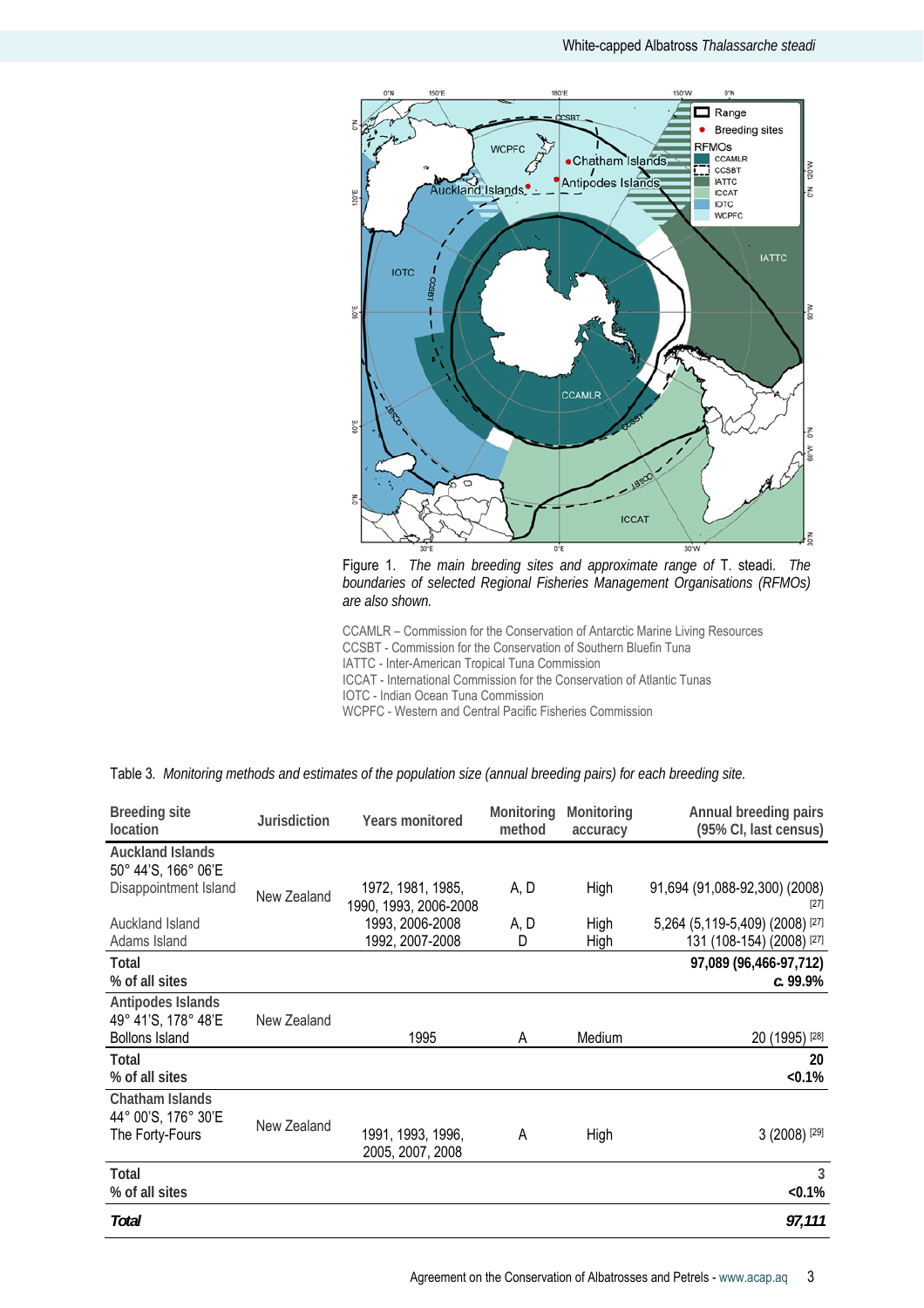## **CONSERVATION LISTINGS AND PLANS FOR THE BREEDING SITES**

#### **International**

Auckland Islands and Antipodes Islands

UNESCO World Heritage List - Inscribed 1998; Criteria (ix)  $(x)$  [30]

#### **New Zealand**

Auckland Islands and Antipodes Islands

- National Nature Reserve New Zealand Reserves Act 1977<sup>[31]</sup>
- Conservation Management Strategy. Subantarctic Islands 1998-2008<sup>[32]</sup>

The Forty-fours

■ None (under private ownership)

## **POPULATION TRENDS**

Although global counts of *T. steadi* have increased from 75,000 breeding pairs in 1993 [33] to a current estimate of 97,089 pairs [27], the estimates are not based on comparable methodologies and therefore population trends cannot be calculated (Table 4). The size of the largest breeding colony at Disappointment Island was reported as 60,000 pairs in 1973 [34], 72,000 pairs in 1993 <sup>[33]</sup>, 110,649 in 2006, 86,550 in 2007 and 91,694 pairs in 2008 <sup>[27]</sup>, however, only the 2006-2008 data were obtained using a standard methodology. The need for accurate trend information is highlighted by the report of an estimated 8,000 albatrosses of this species killed annually as a result of longline and trawl fisheries [35].

|  |  |  |  |  |  | Table 4. Summary of population trend data for T. steadi. |
|--|--|--|--|--|--|----------------------------------------------------------|
|--|--|--|--|--|--|----------------------------------------------------------|

| Breeding site           | Current<br>Monitoring | <b>Trend Years</b> | % average change<br>per year | Trend   | % of population for<br>which trend<br>calculated |
|-------------------------|-----------------------|--------------------|------------------------------|---------|--------------------------------------------------|
| <b>Auckland Islands</b> |                       |                    |                              |         |                                                  |
| Disappointment Island   | Yes                   |                    |                              | Unknown |                                                  |
| Auckland Island         | Yes                   |                    |                              | Unknown |                                                  |
| Adams Island            | Yes                   |                    |                              | Unknown |                                                  |
| Antipodes Islands       |                       |                    |                              |         |                                                  |
| <b>Bollons Island</b>   | No                    | -                  |                              | Unknown | $\overline{\phantom{0}}$                         |

No information is currently available on the survival of juveniles and adults (Table 5). Breeding success for a pig-free area of South West Cape on Auckland Island was based on 38 and 45 nests in 2006 and 2007, respectively [20, 36].

Table 5. *Demographic data for the main* T. steadi *breeding sites.* 

| Breeding site                                                                       | Mean breeding success (Year)                             | Mean juvenile survival        | Mean adult survival           |
|-------------------------------------------------------------------------------------|----------------------------------------------------------|-------------------------------|-------------------------------|
| <b>Auckland Islands</b><br>Disappointment Island<br>Auckland Island<br>Adams Island | No data<br>53-62% (2006/07, 2007/08) [20, 36]<br>No data | No data<br>No data<br>No data | No data<br>No data<br>No data |
| Antipodes Islands<br><b>Bollons Island</b>                                          | No data                                                  | No data                       | No data                       |

## **BREEDING SITES: THREATS**

Feral pigs *Sus scrofa,* introduced to Auckland Island in 1807, have been implicated in reduction of nesting colonies between 1972 and 1982  $[37]$ . Predation of chicks has been recorded to such an extent that pigs were considered to have a "serious impact", at least periodically, except in inaccessible nesting areas on steep cliffs [38] (Table 6). Feral cats *Felis catus* are also thought to kill chicks on Auckland Island, but all remaining areas are free from introduced mammals [18].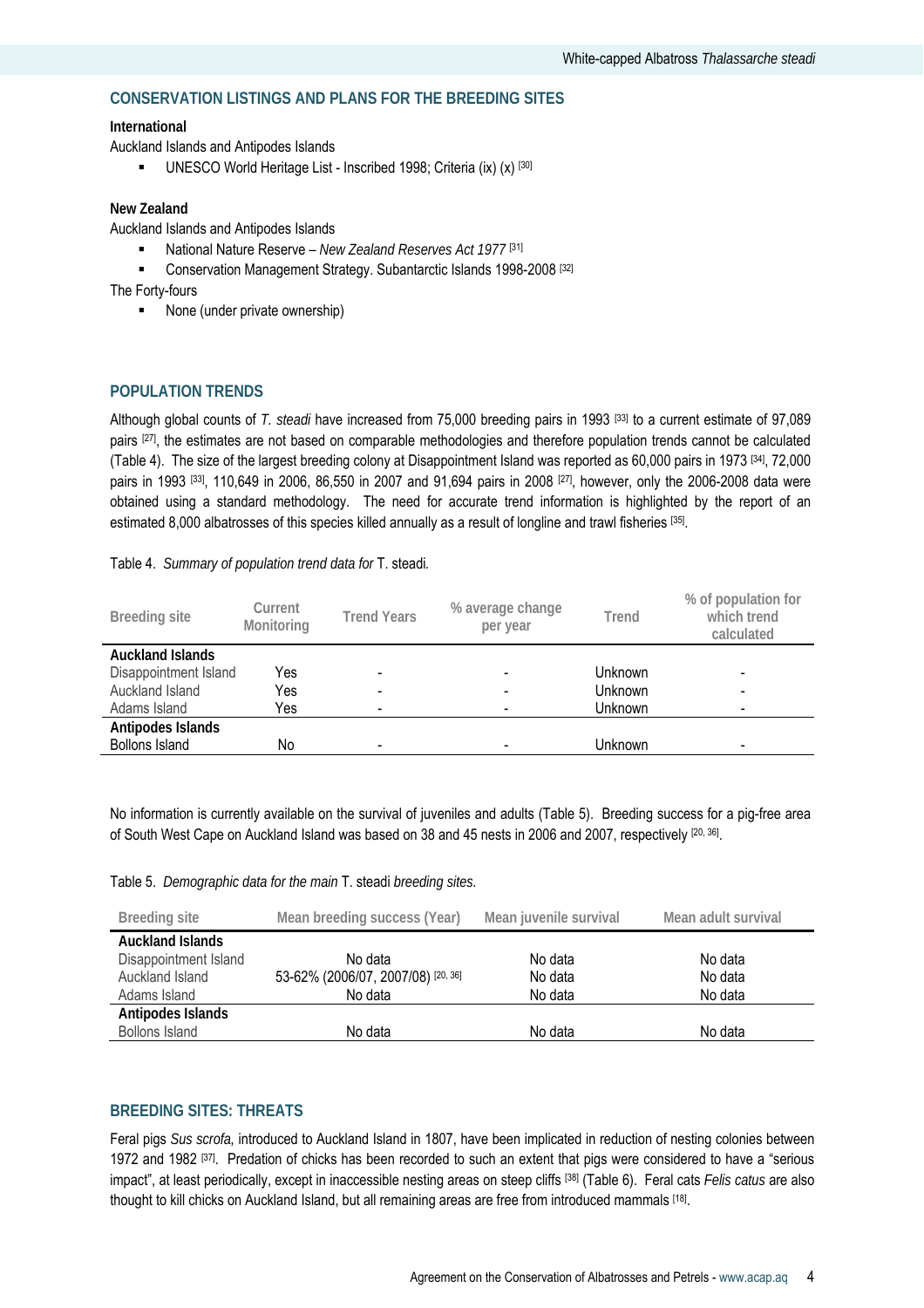**Breeding site Human disturbance Human take Natural disaster**  Parasite or Habitat loss Predation Contamination **Pathogen or degradation by alien species Auckland Islands**  Disappointment Island Auckland Island Adams Island No No No No No No No No No No No No No No No No No a No No No No **Antipodes Islands**  Bollons Island No No No No No No No

Table 6. *Summary of known threats causing population level changes at the main breeding sites of* T. steadi*.* 

<sup>a</sup> The breeding success of albatrosses nesting in areas accessible to pigs remains unquantified.

## **FORAGING ECOLOGY AND DIET**

*Thalassarche steadi* feeds on fish, cephalopods, crustaceans and tunicates [5]. Birds often follow ships and offal is thought to comprise a significant component of their diet. This species employs surface seizing but also dives to obtain prey [5]. No comprehensive studies have been undertaken on the diet, and any differences by site, gender, age and season are unknown.

## **MARINE DISTRIBUTION**

The geographical range of *T. steadi* is confounded by its resemblance to other albatross species that share its range, mainly *T. cauta.* Although information is limited, during the breeding season *T. steadi* is thought to forage mainly within New Zealand's EEZ, including around the Chatham Islands and south of Auckland Islands [20, 36, 39]. Additionally, chick-rearing birds utilise areas off the south-east coast of Australia and around Tasmania [20] (Figure 4). Juveniles and non-breeding adults are thought to range throughout the waters off southern Australia and South Africa [20, 36, 39, 40] (Figure 5). A report by Thompson and Sagar (2008) [20] confirmed that 11 of 12 geolocator-tagged adults remained in Australasian waters year round, while the remaining bird migrated to waters off southern Africa in two consecutive years. Juveniles and non-breeding adults have also been reported in the southwestern Atlantic Ocean off Uruguay and northern Argentina [41]; and an adult has bred in a mixed pair with *T. melanophrys* at Bird Island, South Georgia (Islas Georgias del Sur) [26] (R. Phillips pers. comm.).



Figure 4. *Utilisation Distributions based on all tracking data from all birds, excepting the single individual making repeat migrations to southern Africa, and by phase of the annual cycle. The smoothing (h) parameter was 300 km and the grid size was 30 km. From Thompson and Sagar 2008 [20], with permission from the New Zealand Department of Conservation.*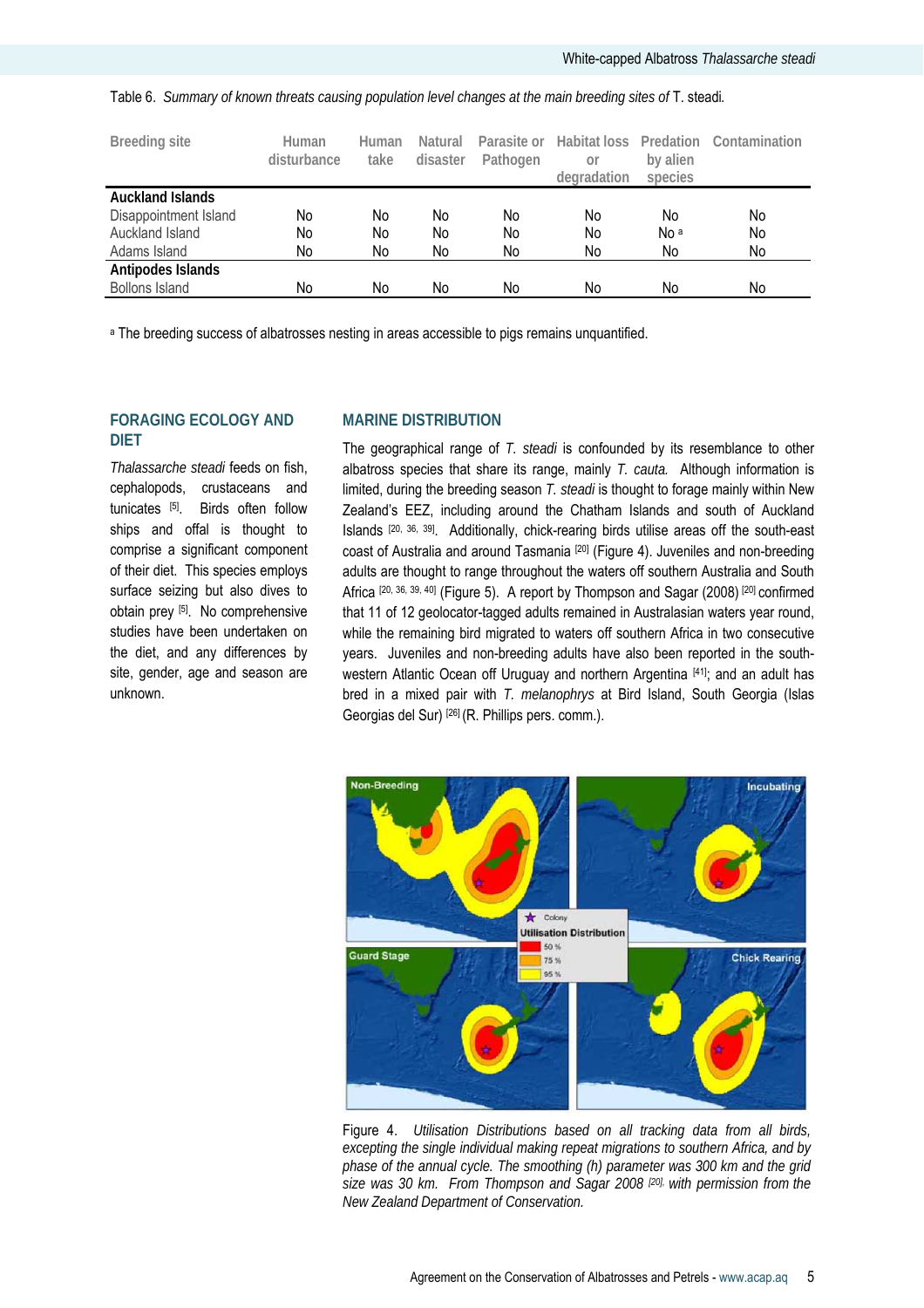

Figure 5. *Satellite-tracking data of non-breeding* T. steadi *in the Benguela Upwelling System (number of tracks =5). Map based on data contributed to the BirdLife Global Procellariiform Tracking Database.* 

The breeding and foraging ranges of *T. steadi* overlap with nine Regional Fisheries Management Organisations including CCAMLR, CCSBT, IATTC, ICCAT, IOTC, WCPFC, SIOFA (Southern Indian Ocean Fisheries Agreement), SEAFO (South-East Atlantic Fisheries Organisation) and the yet to be established SPRFMO (South Pacific Regional Fisheries Management Organisation) (Figure 1; Table 7).

Table 7. *Summary of the known ACAP Range States, non-ACAP Exclusive Economic Zones and Regional Fisheries Management Organisations that overlap with the marine distribution of* T. steadi.

|                                      | <b>Resident/ Breeding</b><br>and feeding range | Foraging range only | Few records - outside core<br>foraging range |  |
|--------------------------------------|------------------------------------------------|---------------------|----------------------------------------------|--|
|                                      |                                                | Argentina           | <b>Brazil</b>                                |  |
|                                      |                                                | Australia           | Chile                                        |  |
| Known ACAP Range States              | New Zealand                                    | South Africa        | France                                       |  |
|                                      |                                                | Uruguay             | Peru                                         |  |
|                                      |                                                |                     | UK                                           |  |
| <b>Exclusive Economic Zones of</b>   |                                                |                     | Angola                                       |  |
|                                      |                                                | Namibia             | Madagascar                                   |  |
| non-ACAP countries                   |                                                |                     | Mozambique                                   |  |
|                                      |                                                | <b>CCAMLR</b>       |                                              |  |
|                                      | <b>CCSBT</b>                                   | <b>ICCAT</b>        |                                              |  |
| <b>Regional Fisheries Management</b> |                                                | <b>IOTC</b>         |                                              |  |
| Organisations <sup>1</sup>           | <b>WCPFC</b>                                   | <b>SIOFA</b>        | <b>IATTC</b>                                 |  |
|                                      |                                                | <b>SEAFO</b>        |                                              |  |
|                                      |                                                | SPRFMO <sup>2</sup> |                                              |  |

<sup>1</sup> See Figure 1 and text for list of acronyms

2 Not yet in force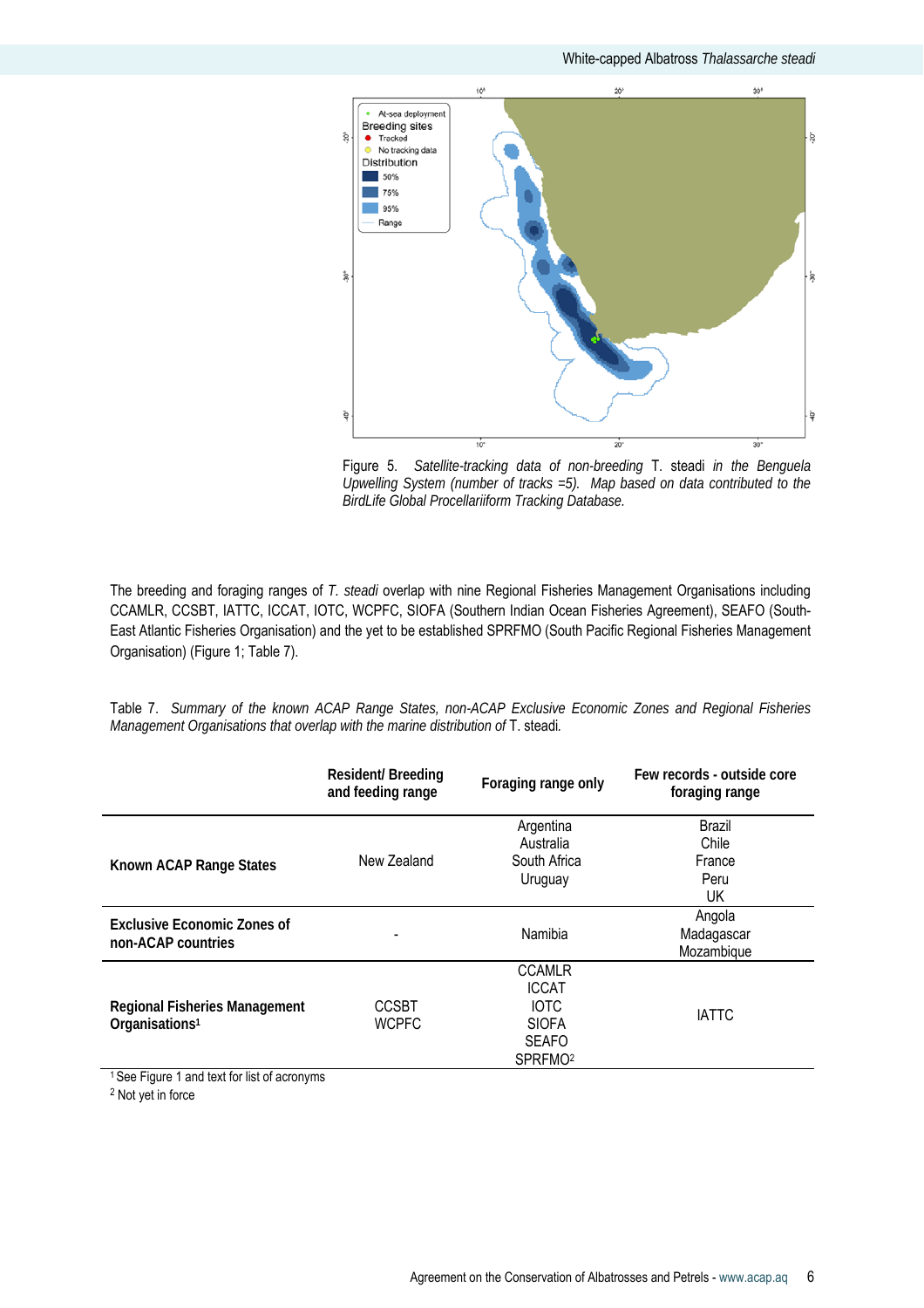## **MARINE THREATS**

Fisheries bycatch is a major threat to most albatrosses, including *T. steadi* [33]. Within the New Zealand Exclusive Economic Zone, it was the most common albatross species observed killed in 2004-2007, with 297 of the 373 mortalities recorded in the squid trawl fishery [42]. Annual estimates of total captures in major New Zealand trawl fisheries (accounting for 36-57% of trawl fishing effort) over 2000-2006 varied from 222 to 837 birds [43]. Previous mortality estimates of 2,300 breeding adults were documented in the squid trawl fishery in 1990 alone, mostly as a result of collision with netsonde cables [44] which were phased out in 1992 [18]. This species has also been observed caught by pelagic and demersal longliners in New Zealand's EEZ [42].

Outside of New Zealand waters, risk of fishery-related bycatch mortality remains significant. A recent review estimated over 8,000 *T. steadi* were killed annually as a result of trawl and longline fisheries throughout the Southern Ocean [35]. In the waters off southern Africa, this is the most frequently reported species caught in the pelagic tuna longline fishery, with a total of 7,000-11,000 killed in 1998-2000 by the South African pelagic longline fishery alone [45]. Additionally, observer data from the South African trawl fishery reported about 7,700 'shy-type' albatrosses killed annually; a subset of these birds was later confirmed by mtDNA analysis to be exclusively *T. steadi* [6]. Tracking of adult and immature birds in the Benguela Upwelling System off the continental shelf of southern Africa revealed that 85% of their time is spent in these trawl grounds [40]. Juvenile *T. steadi* have been observed killed in the Uruguayan pelagic longline fleet in

the south-western Atlantic, and a large percentage of "shy-type" albatrosses present in the area could in fact be *T. steadi* [41]. The pelagic fishing fleets of Japan, Taiwan and Korea are also known to kill significant numbers of 'shy-type' albatrosses, but reliable estimates are not available. Observer coverage in these and most other fisheries are currently either non-existent or inadequate to determine accurate bycatch rates, yet are critical for effective mitigation and conservation measures [35].

No information exists on the potential effects of contaminants, oil spills or marine debris on this species.

#### **KEY GAPS IN SPECIES ASSESSMENT**

This albatross is not well studied and much remains to be documented about its biology and ecology. Although further photographic counts of *T. steadi* on Auckland Islands, and work on demography, including breeding, are planned for 2009 and 2010 (B. Baker and J. Pierre pers. comm.), data deficiencies for this species include: breeding cycle (particularly regarding annual or biennial breeding), diet, population dynamics and trends, and at-sea distribution, movement, dispersal and risk of fishery bycatch.



Photo © Tui De Roy, not to be used without photographer's permission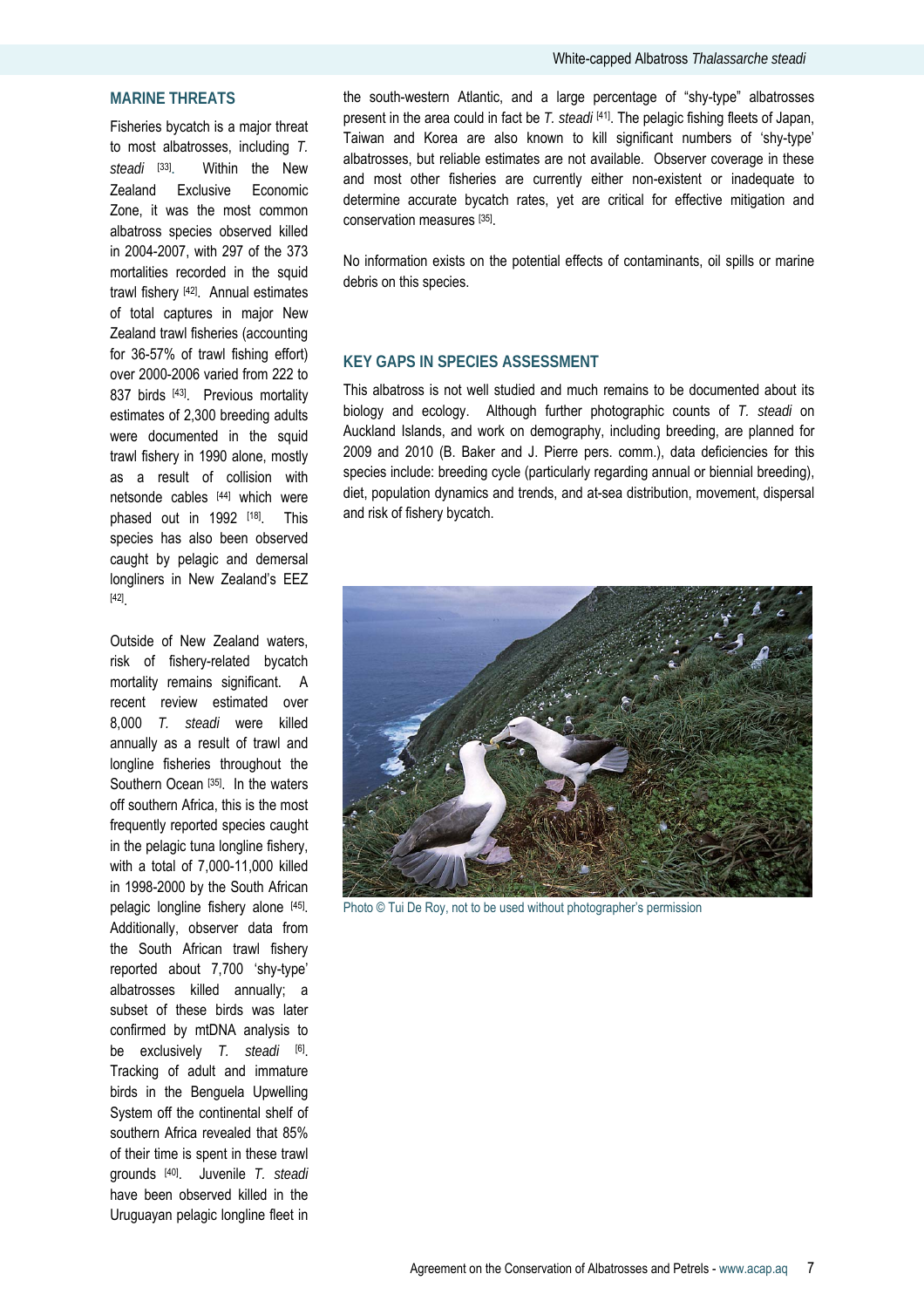## **REFERENCES**

- 1. Robertson, C.J. and Nunn, G.B., 1998. *Towards a new taxonomy for albatrosses*, in *Albatross biology and conservation.* G. Robertson and R. Gales (Eds). Surrey Beatty & Sons: Chipping Norton. pp 13-19.
- 2. Brooke, M. 2004. *Albatrosses and petrels across the world*. Oxford: Oxford University Press. 499 pp.
- 3. Onley, D. and Scofield, P. 2007. *Albatrosses, Petrels and Shearwaters of the World*. London: Christopher Helm. 240 pp.
- 4. Taxonomy Working Group. 2006. 'Report of the Taxonomy Working Group to the Advisory Committee (AC2 Doc 11). '. *Second Meeting of the ACAP Advisory Committee (AC2).* Brasilia, Brazil. 5-8 June 2006. http://www.acap.aq/english/english/advisory-committee/ac-2/ac2 meeting-documents
- 5. BirdLife International. 2011. *Species factsheet: Thalassarche steadi*. http://www.birdlife.org
- 6. Abbott, C.A., Double, M.C., Baker, G.B., Gales, R., Lashko, A., Robertson, C.J.R., and Ryan, P.G. 2006. Molecular provenance analysis for shy and white-capped albatrosses killed by fisheries interactions in Australia, New Zealand and South Africa*. Conservation Genetics* **7**: 531-542.
- 7. Abbott, C.L. and Double, M.C. 2003. Phylogeography of shy and whitecapped albatrosses inferred from mitochondrial DNA sequences: Implications for population history and taxonomy*. Molecular Ecology* **12**: 2747-2758.
- 8. Abbott, C.L. and Double, M.C. 2003. Genetic structure, conservation genetics and evidence of speciation by range expansion in shy and white-capped albatrosses*. Molecular Ecology* **12**: 2953-2962.
- 9. Double, M.C., Gales, R., Reid, T., Brothers, N., and Abbott, C. 2003. Morphometric comparison of Australian shy and New Zealand whitecapped albatrosses*. Emu* **103**: 287-294.
- 10. Agreement on the Conservation of Albatrosses and Petrels. *http://www.acap.aq.*
- 11. IUCN. 2010. *2010 IUCN Red List of Threatened Species. Version 2010.3*. www.iucnredlist.org
- 12. Bonn Convention. *Convention on the Conservation of Migratory Species of Wild Animals*. http://www.cms.int/
- 13. Australian Government Environment Protection and Biodiversity Conservation Act. 1999. http://www.deh.gov.au/epbc/
- 14. Department of Environment and Heritage. 2001. *Recovery Plan for Albatrosses and Giant-Petrels 2001-2005.* http://www.deh.gov.au/biodiversity/threatened/publications/recovery/alb atross/index.html
- 15. Department of Environment and Heritage. Threat Abatement Plan 2006 for the incidental catch (or bycatch) of seabirds during oceanic longline fishing operations*.*
- 16. Tasmanian Government. *Threatened Species Protection Act (1995)*. http://www.dpiw.tas.gov.au/
- 17. New Zealand Government. *New Zealand Wildlife Act 1953, No 31*. http://www.legislation.govt.nz/act/public/1953/0031/latest/DLM276814.h tml?search=ts\_act\_wildlife\_resel&sr=1
- 18. Taylor, G.A. 2000. *Action plan for seabird conservation in New Zealand. Part A: threatened seabirds.* Threatened Species Occasional Publication No. 16. Department of Conservation. Wellington.
- 19. Miskelly, C.M., Dowding, J.E., Elliott, G.P., Hitchmough, R.A., Powlesland, R.G., Robertson, H.A., Sagar, P.M., Scofield, R.P., and Taylor, G.A. 2008. Conservation status of New Zealand birds, 2008*. Notornis* **55**: 117-135.
- 20. Thompson, D. and Sagar, P. 2008. *Draft Annual Report 2007/08. A population and distributional study of white-capped albatross (Auckland Islands). Contract Number: POP 2005/02.* Conservation Services Programme: Department of Conservation. http://www.doc.govt.nz/upload/documents/conservation/marine-andcoastal/fishing/pop2005-02-white-capped-albatross-ar-07-08.pdf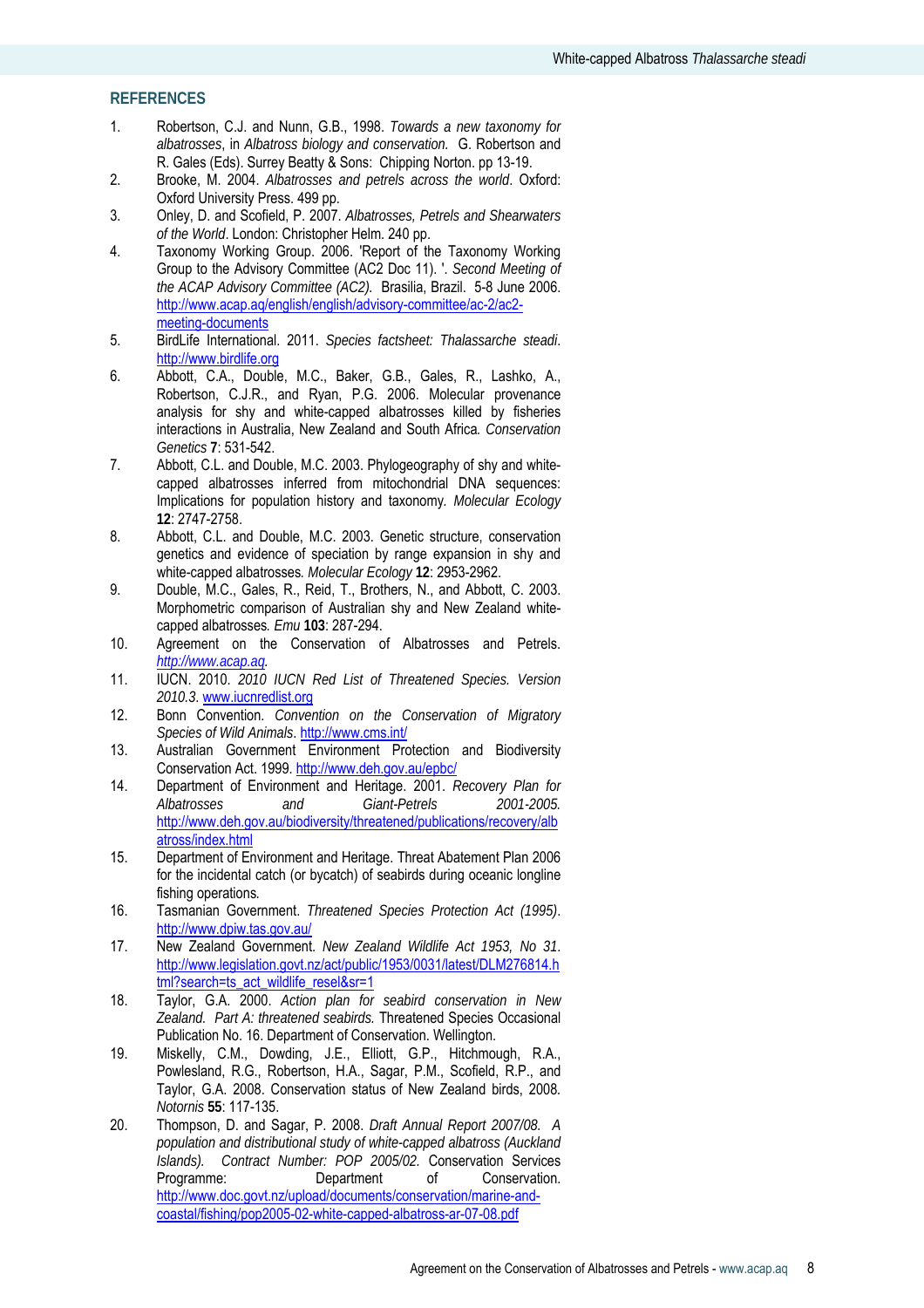- 21. Clark, G. and Robertson, C.J.R. 1996. New Zealand White-capped Mollymawks (*Diomedea cauta steadi*) breeding with Black-browed Mollymawks (*D. melanophrys*) at Antipodes Islands, New Zealand*. Notornis* **43**: 1-6.
- 22. Powlesland, R.G. 1985. Seabirds found dead on New Zealand beaches in 1983 and a review of albatross recoveries since 1960*. Notornis* **32**: 23-41.
- 23. Robertson, C. 1985. *The Complete Book of New Zealand Birds*. Sydney: Reader's Digest Services.
- 24. Robertson, C.J.R., Robertson, G., and Bell, D. 1997. White-capped albatross (*Thalassarche steadi*) breeding at Chatham Islands*. Notornis* **44**: 156-158.
- 25. Fraser, M., Hunt, S., Scofield, P., and Robertson, C.J.R. 2009. *Population dynamics of the Chatham Mollymawk at The Pyramid, 9 November to 7 December 2008.* Unpublished report to the Ministry of Fisheries. Wellington.
- 26. Phalan, B., Phillips, R.A., and Double, M.C. 2004. A White-capped Albatross, *Thalassarche [cauta] steadi*, at South Georgia: first confirmed record in the south-western Atlantic*. Emu* **104**: 359-361.
- 27. Baker, B., Jensz, K., and Cunningham, R. 2009. *Data collection of demographic, distributional and trophic information on the white-capped albatross to allow estimation of effects of fishing on population viability - 2008 Field Season.* Unpublished report prepared for the Ministry of Fisheries PRO2006-01H, June 2009. Latitude 42 Environmental Consultants. Kettering, Australia. 13 pp. www.latitude42.com.au
- 28. Tennyson, A., Imber, M., and Taylor, R. 1998. Numbers of blackbrowed mollymawks (*Diomedea m. melanophrys*) and white-capped mollymawks (*D. cauta steadi*) at the Antipodes Islands in 1994-95 and their population trends in the New Zealand region*. Notornis* **45**: 157- 166.
- 29. Fraser, M., Bell, M., Scofield, P., and Robertson, C.J.R. 2009. *Population assessment of Northern Buller's Mollymawk and Northern giant Petrel at the Forty Fours, 9-18 November 2008.* Unpublished report to the Ministry of Fisheries, Wellington.
- 30. United Nations Educational Scientific and Cultural Organization. *World Heritage List*. http://whc.unesco.org/en/list
- 31. New Zealand Government. 1977. *New Zealand Reserves Act 1977*. http://www.legislation.govt.nz/
- 32. Department of Conservation. 1988. *Conservation Management Strategy: Subantarctic Islands 1998-2008.* Southland Conservancy Conservation Management Planning Series No. 10. Department of Conservation. Invercagill. 114 pp.
- 33. Gales, R., 1998. *Albatross populations: status and threats*, in *Albatross Biology and Conservation.* G. Robertson and R. Gales (Eds). Surrey Beatty & Sons: Chipping Norton. pp 20-45.
- 34. Robertson, C.J.R. 1975. *Report on the distribution, status and breeding biology of the Royal Albatross, Wandering Albatross and White-capped Mollymawk on the Auckland Islands.* Wildlife Service, Department of Internal Affairs, Wellington, N.Z.
- 35. Baker, G.B., Double, M.C., Gales, R., Tuck, G.N., Abbott, C.L., Ryan, P.G., Petersen, S.L., Robertson, C.J.R., and Alderman, R. 2007. A global assessment of the impact of fisheries-related mortality on shy and white-capped albatrosses: Conservation implications*. Biological Conservation* **137**: 319-333.
- 36. Thompson, D. and Sagar, P. 2007. *A population and distributional study of white-capped albatross (Auckland Islands).* Conservation Services Programme. Department of Conservation. POP 2005/02. Wellington.
- 37. Croxall, J.P. and Gales, R., 1998. *An assessment of the conservation status of albatrosses.*, in *Albatross Biology and Conservation.* G. Robertson and R. Gales (Eds). Surrey Beatty & Sons: Chipping, Norton. pp 46-65.
- 38. Flux, I. 2002. New Zealand white-capped mollymawk (*Diomedea cauta steadi*) chicks eaten by pigs (*Sus scrofa*)*. Notornis* **49**: 175-176.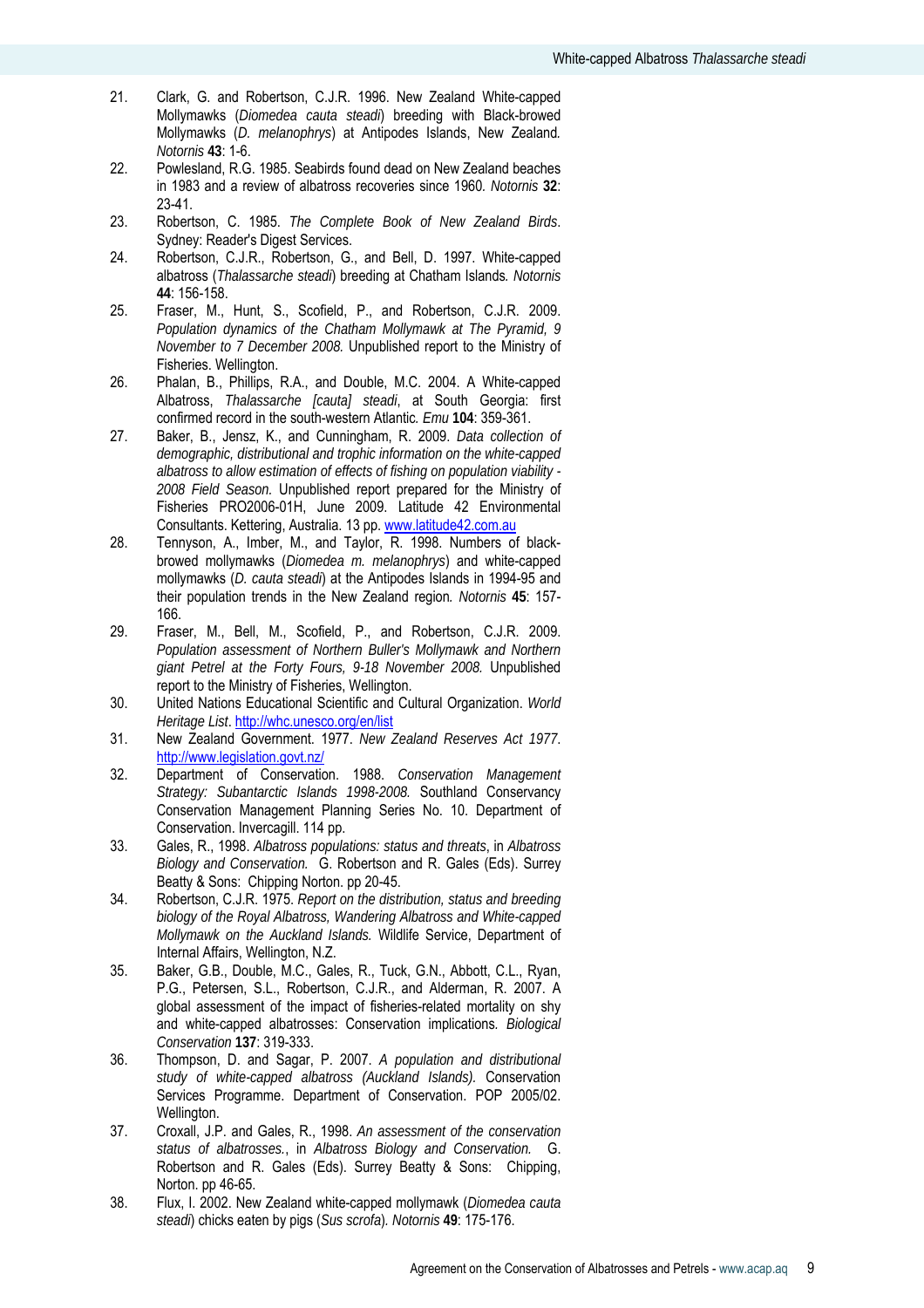- 39. Robertson, C.J.R., Bell, E.A., Sinclair, N., and Bell, B.D. 2003. *Distribution of seabirds from New Zealand that overlap with fisheries worldwide.* Science for Conservation. Wellington, New Zealand. 233 pp.
- 40. Petersen, S., Phillips, R., Ryan, P., and Underhill, L. 2008. Albatross overlap with fisheries in the Benguela Upwelling System: implications for conservation and management*. Endangered Species Research* **5**: 117-127.
- 41. Jiménez, S., Marquez, A., Abreau, M., D'Anatros, A., Pereira, A., and Donmingo, A. 2008. 'White-capped Albatross in the south-western Atlantic: interactions with the pelagic longline fleet and considerations on its global distribution'. *Fourth Inernational Albatross and Petrel Conference*. Cape Town. 11-15 August, 2008.
- 42. Rowe, S.J. 2009. *Conservation Services Programme observer report 01 July 2004 to June 2007* Department of Conservation. Wellington. 93 pp.
- 43. Abraham, E.R. and Thompson, F.N. 2008. *Capture of protected species in New Zealand commercial fisheries, 1995-96 to 2006-07.* Draft New Zealand Aquatic Environment and Biodiversity Report.
- 44. Bartle, J. 1991. Incidental capture of seabird species in the New Zealand subantarctic squid fishery, 1990*. Bird Conservation International* **1**: 351-359.
- 45. Ryan, P.G., Keith, D.G., and Kroese, M. 2002. Seabird bycatch by longline fisheries off southern Africa, 1998-2000*. South African Journal of Marine Science* **24**: 103-110.

#### **COMPILED BY**

Heidi J. Auman and Wiesława Misiak ACAP Secretariat

## **CONTRIBUTORS**

David Thompson and Paul Sagar National Institute of Water & Atmospheric Research (NIWA), New Zealand

Johanna Pierre Department of Conservation, New Zealand

Mark Tasker Vice-Chair, ACAP Advisory Committee

ACAP Seabird Bycatch Working Group Contact: Barry Baker barry.baker@latitude42.com.au

ACAP Breeding Sites Working Group Contact: Richard Phillips raphil@bas.ac.uk

ACAP Status and Trends Working Group Contact: Rosemary Gales Rosemary.Gales@dpiw.tas.gov.au

ACAP Taxonomy Working Group Contact: Michael Double Mike.Double@aad.gov.au

BirdLife International, Global Seabird Programme Contact: Cleo Small Cleo.Small@rspb.org.uk **Maps**: Frances Taylor **Satellite-tracking data contributors**: Samantha Petersen, Peter Ryan (Percy FitzPatrick Institute).

#### **PHOTOGRAPHS**

Tui De Roy, The Roving Tortoise Worldwide Nature Photography, photos@rovingtortoise.co.nz

David Thompson, NIWA, New Zealand.

## **RECOMMENDED CITATION**

Agreement on the Conservation of Albatrosses and Petrels. 2011. ACAP Species assessment: White-capped Albatross *Thalassarche steadi.* Downloaded from http://www.acap.aq on 1 February 2011.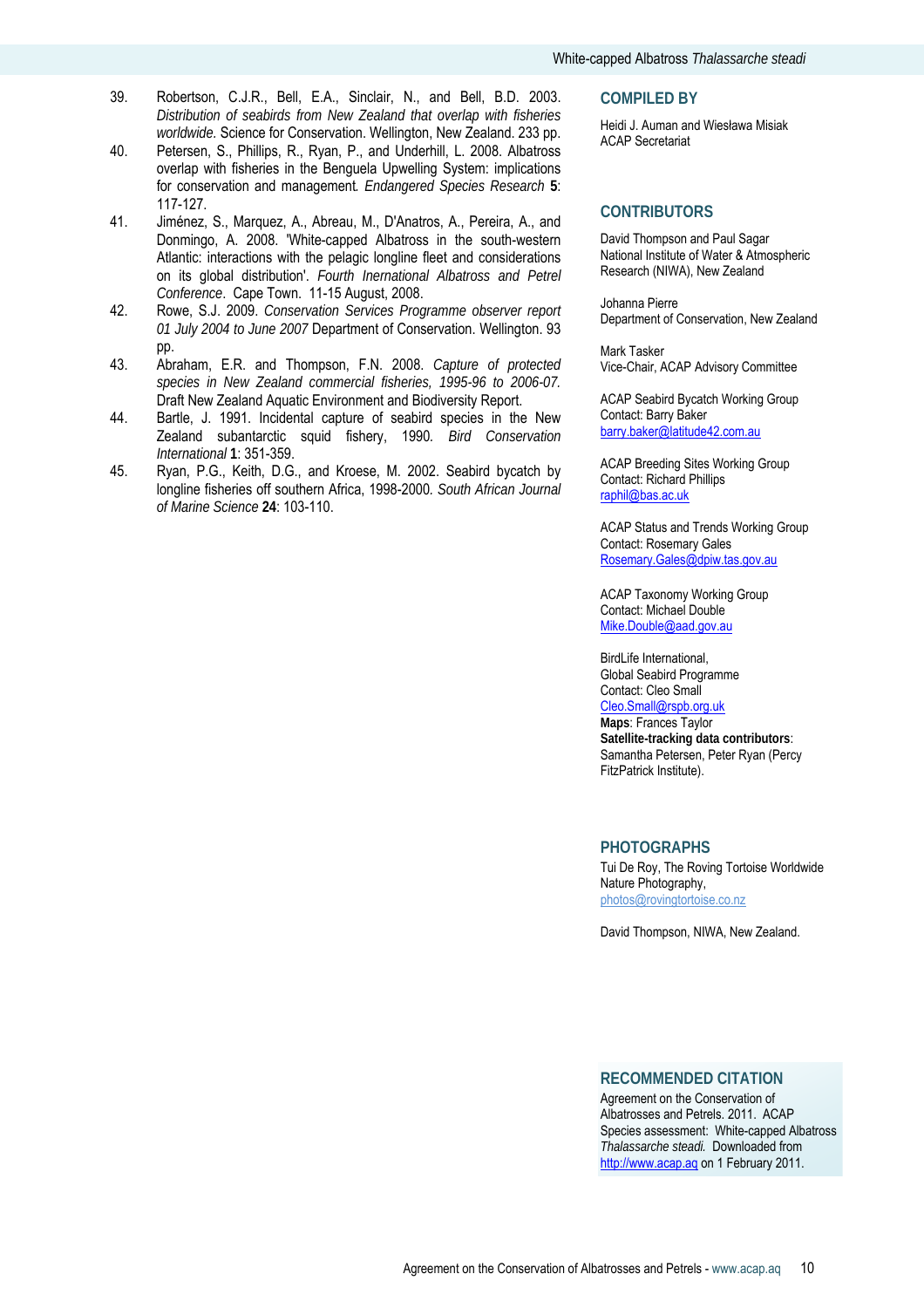## **GLOSSARY AND NOTES**

#### (i) **Years**.

The "split-year" system is used. Any count (whether breeding pairs or fledglings) made in the austral summer (e.g. of 1993/94) is reported as the second half of this split year (i.e. 1994).

The only species which present potential problems in this respect are *Diomedea* albatrosses, which lay in December-January, but whose fledglings do not depart until the following October-December. In order to keep records of each breeding season together, breeding counts from e.g. December 1993-January 1994 and productivity counts (of chicks/fledglings) of October-December 1994 are reported as 1994.

If a range of years is presented, it should be assumed that the monitoring was continuous during that time. If the years of monitoring are discontinuous, the actual years in which monitoring occurred are indicated.

## **(ii) Methods Rating Matrix (based on NZ rating system)**

## **METHOD**

**A** Counts of nesting adults (Errors here are detection errors (the probability of not detecting a bird despite its being present during a survey), the "nest-failure error" (the probability of not counting a nesting bird because the nest had failed prior to the survey, or had not laid at the time of the survey) and sampling error).

**B** Counts of chicks (Errors here are detection error, sampling and nest-failure error. The latter is probably harder to estimate later in the breeding season than during the incubation period, due to the tendency for egg- and chick-failures to show high interannual variability compared with breeding frequency within a species).

**C** Counts of nest sites (Errors here are detection error, sampling error and "occupancy error" (probability of counting a site or burrow as active despite it's not being used for nesting by birds during the season).

**D** Aerial-photo (Errors here are detection errors, nest-failure error, occupancy error and sampling error (error associated with counting sites from photographs).

**E** Ship- or ground- based photo (Errors here are detection error, nest-failure error, occupancy error, sampling error and "visual obstruction bias" (the obstruction of nest sites from view from low-angle photos, always underestimating numbers)

**F** Unknown<br>**G** Count of e

**G** Count of eggs in subsample population

**H** Count of chicks in subsample population and extrapolation (chicks x breeding success - no count of eggs)

## **RELIABILITY**

- **1** Census with errors estimated
- **2** Distance-sampling of representative portions of colonies/sites with errors estimated
- **3** Survey of quadrats or transects of representative portions of colonies/sites with errors estimated
- **4** Survey of quadrats or transects without representative sampling but with errors estimated
- **5** Survey of quadrats or transects without representative sampling nor errors estimated
- **6** Unknown
- **(iii) Population Survey Accuracy**
- **High** Within 10% of stated figure;
- **Medium** Within 50% of stated figure;

**Low** Within 100% of stated figure (eg coarsely assessed via area of occupancy and assumed density) **Unknown** 

#### **(iv) Population Trend**

Trend analyses were run in TRIM software using the linear trend model with stepwise selection of change points (missing values removed) with serial correlation taken into account but not overdispersion.

#### **(v) Productivity (Breeding Success)**

Defined as proportion of eggs that survive to chicks at/near time of fledging unless indicated otherwise